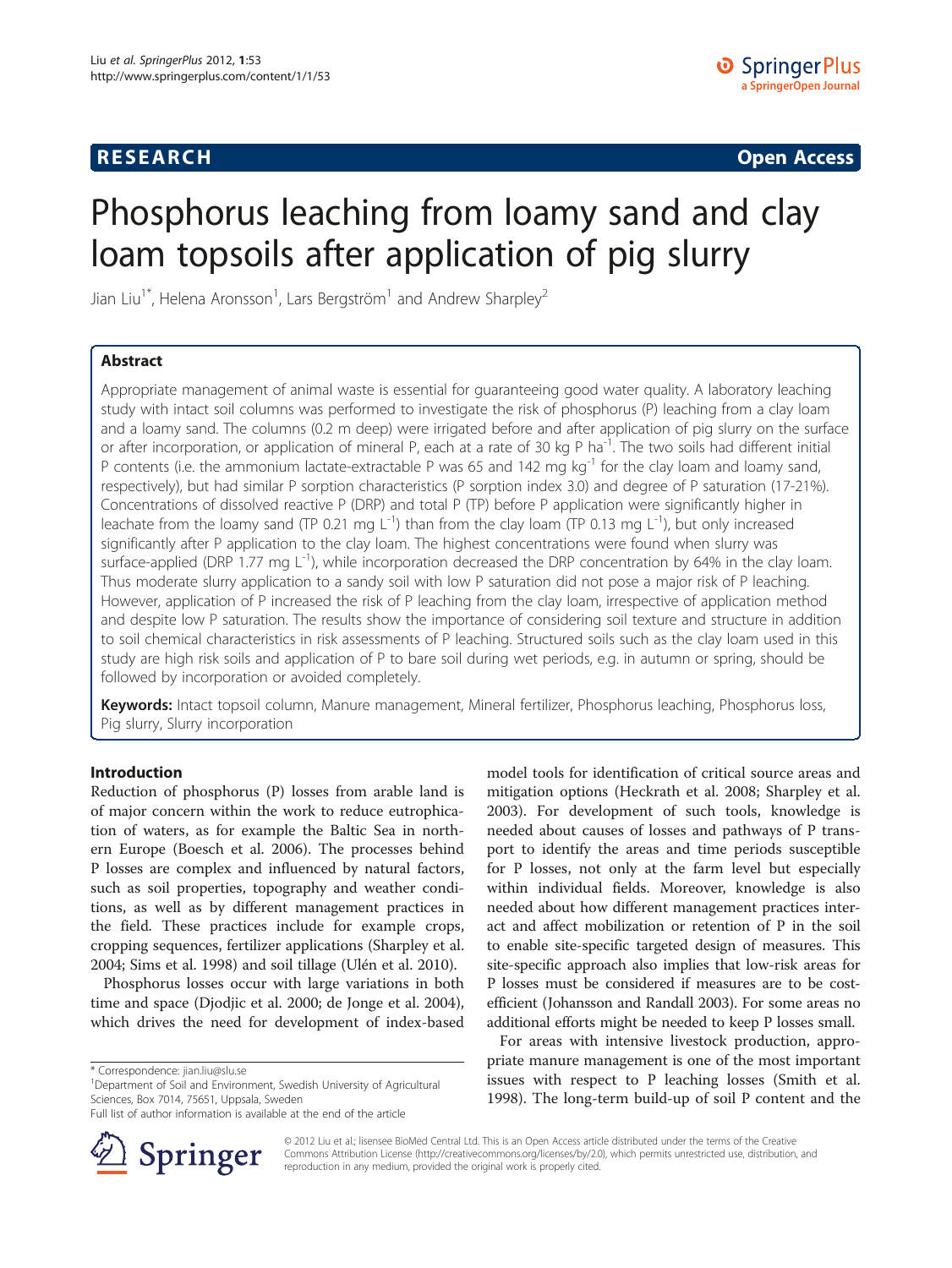associated risk of increased P leaching has been investigated and verified in different types of studies (Heckrath et al. [1995](#page-8-0); Hooda et al. [2000;](#page-8-0) Börling et al. [2004\)](#page-8-0). However, in studies of whole soil profiles this relationship is sometimes strong but often weak or even absent due to different P sorption characteristics of the subsoil (Siemens et al. [2004](#page-9-0); Djodjic et al. [2004](#page-8-0); Liu et al. [2012a\)](#page-8-0). The presence of preferential flow paths may have a large influence on the transport of water which is important to evaluating the risk of P losses (Bergström and Shirmohammadi [1999\)](#page-8-0). Single applications of mineral or organic fertilizers may also constitute a direct risk of P losses, especially if applied in large amounts and/or during conditions with risk of surface runoff or leaching. This risk is mainly attributed to structured soils as clay and clay loams, where macropores may provide rapid transport of solutes and particles (Jarvis [2007\)](#page-8-0). In contrast, for coarse-textured soils without macropores, the direct risk of P leaching losses after application of P is generally low due to adsorption of P (van Es et al. [2004](#page-9-0); Glæsner et al. [2011;](#page-8-0) Sørensen and Rubæk [2012\)](#page-9-0).

There may be possibilities to reduce P losses from soils with macropore flow pathways. Stabilization of the macropore system seems to be a factor which enhances the risk of losses due to transport of dissolved P (Shipitalo et al. [2000](#page-9-0)). No-till systems and permanent grassland have shown increased P leaching due to the build-up of continuous macropores (Culley et al. [1983\)](#page-8-0), which can be broken by use of tillage (Geohring et al. [2001](#page-8-0)). However, soil tillage is not always the solution, which was found by Schelde et al. ([2006](#page-8-0)), who measured increased transport of particlebound P after plowing grassland, as the particles in the plow layer were loosened by plowing (Øygarden et al. [1997\)](#page-8-0). Siemens et al. ([2008](#page-9-0)) also suggested that mechanical disturbance by plowing in combination with an existing macropore system may result in enhanced leaching of colloidal P. To avoid rapid transport of dissolved P in macropores, the amount of dissolved P should be low during periods when macropore flow may occur, and/or the contact between the soil and dissolved P should be increased. This is to be an important measure when P is applied before rain events both for mineral and organic fertilizers. For example, Djodjic et al. ([2002](#page-8-0)) found significantly decreased P leaching during one of three years after application of mineral P which was mixed with the topsoil. Glæsner et al. [\(2011\)](#page-8-0), who compared surface application and injection of dairy slurry, concluded that P leaching from irrigated topsoil columns of sandy loam and loam decreased by about half when the slurry was injected. Injection of slurry may certainly also affect runoff losses of P, which was shown by Uusi-Kämppä and Heinonen-Tanski [\(2008\)](#page-9-0) who found that P runoff losses were reduced by about 80% compared with

broadcasting, when slurry was applied to perennial grassland. Also Kleinman et al. ([2002](#page-8-0)) observed considerably reduced risk of P runoff losses for different soils, when manure was mixed into the soil.

Although not optimal from a nutrient management perspective, there is a need on many farms, for practical reasons, to apply manure during periods of increased rainfall-runoff potential, as during spring and autumn in regions with cold and wet climates.

In this study we investigated two soils from an area with intensive livestock production in southwest Sweden. One was presumably a low-risk sandy soil without macropores and with low P saturation. The other one was a clay loam which could possibly be a high-risk soil according to studies on similar soils. We used intact topsoil columns of these two soils for studies under intensive simulated rainfall conditions. Mineral P or pig slurry, with and without incorporation, was applied. The main objective was to investigate the hypotheses that 1) on the sandy soil P could be applied at moderate rates without increased risk of P leaching, and 2) that a possible risk of P leaching from the clay loam could be satisfactorily reduced by incorporation of the applied slurry. Moreover, an objective was to compare P leaching from different P sources, i.e. mineral fertilizer and pig slurry.

## Materials and methods

## Soil column sampling and preparation

A total of 16 replicate intact topsoil columns (0.2 m deep) were collected from each of the two experimental fields at the Lilla Böslid experimental station in the coastal region of southwest Sweden (56°35'N, 12°56'E) with relatively high precipitation (803 mm  $yr^{-1}$ , Halmstad 1961–1990). These two fields are situated a few hundred meters apart on a loamy sand and clay loam soil, respectively, in which separately tile-drained experimental plots for nutrient leaching studies were installed in 2002 and 2008. Selected soil physical and chemical properties of the topsoils are shown in Table [1.](#page-2-0) The loamy sand (P-AL:  $142$  mg kg<sup>-1</sup>) has a higher P content in the topsoil than the clay loam (P-AL:  $65$  mg kg<sup>-1</sup>); while the two soils have the same P sorption capacity expressed as P sorption index (PSI) (Börling et al. [2001](#page-8-0)). A more detailed description of the field with loamy sand was presented by Aronsson et al. [\(2011\)](#page-8-0) and Liu et al. [\(2012b](#page-8-0)).

The soil columns, encased in 20-cm long and 18.8-cm inner diameter PVC pipes were collected after harvest in September 2009, by use of hydraulic pressure. The collection points of the replicate columns were evenly distributed along one diagonal of each field. The columns were sealed and stored in a cool room at 4°C until the leaching experiment started in the laboratory. The procedure of collecting and preparing columns was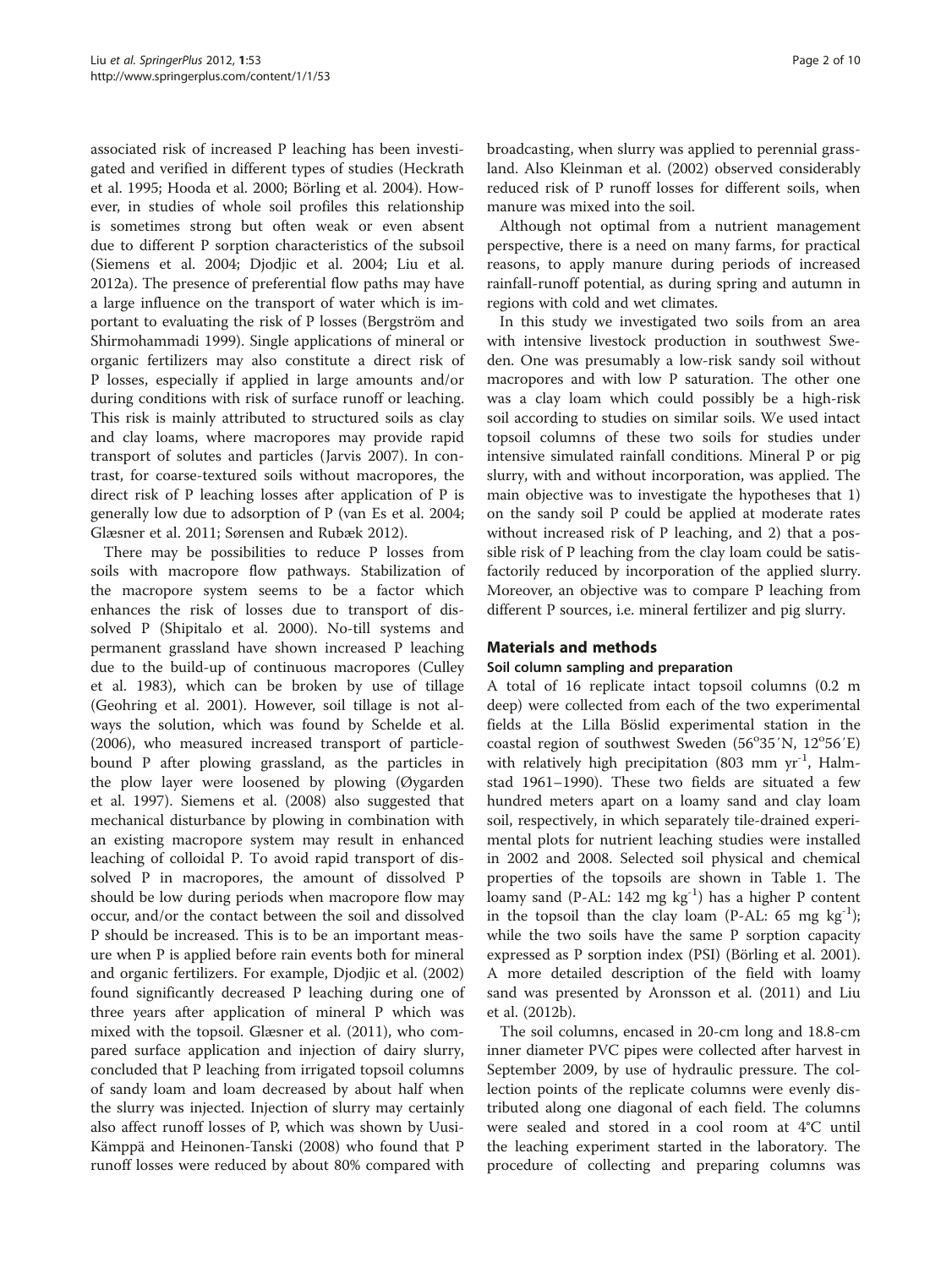<span id="page-2-0"></span>Table 1 Selected soil physical and chemical properties of the topsoil (0–0.2 m), with some values for the subsoil (0.2-1 m) included in brackets. Some values were presented as Mean  $\pm$  S.D. (n=4)

| Soil properties                                   | Clay Ioam                   | Loamy sand             |  |
|---------------------------------------------------|-----------------------------|------------------------|--|
| Physical properties                               |                             |                        |  |
| Soil texture (%)                                  |                             |                        |  |
| Clay (<0.002 mm)                                  | 29 (39)                     | 7(1)                   |  |
| Silt (0.002-0.0625 mm)                            | 43 (43)                     | 5(0)                   |  |
| Sand (0.0625-2 mm)                                | 28 (18)                     | 88 (99)                |  |
| Saturated hydraulic conductivity<br>$(cm h^{-1})$ | $1 - 350$ $(2 - 2000)^{\#}$ | $0.2 - 8$ $(0.1 - 12)$ |  |
| Chemical properties                               |                             |                        |  |
| pH(H <sub>2</sub> O)                              | 6.5                         | 6.0                    |  |
| Total $\subset$ (%)                               | 2.2                         | 2.5                    |  |
| $P-AL$ (mg kg <sup>-1</sup> )                     | $65 \pm 17$                 | $142 \pm 9$            |  |
| Fe-AL (mg kg <sup>-1</sup> )                      | $270 \pm 20$                | $140 \pm 10$           |  |
| Al-AL ( $mg$ kg <sup>-1</sup> )                   | $210 \pm 30$                | $540 \pm 50$           |  |
| DPS-AL (%)                                        | $16.9 \pm 4.2$              | $20.7 \pm 1.6$         |  |
| PSI                                               | $3.0 \pm 0.1$               | $3.0 \pm 0.4$          |  |

#: Hydraulic conductivity of the clay loam was estimated according to Karlsson and Håkansson ([1983\)](#page-8-0).

described in detail by Liu et al. ([2012b\)](#page-8-0) and differed only with respect to how the bottoms were prepared. In this study, the knife was kept vertical to make sure soil aggregates were broken at the weakest part when cutting off the excessive soil at the bottom of clay loam columns.

## Leaching experiment

A leaching experiment was conducted in two sequences, before and after application of pig slurry or mineral P fertilizer. Simulated rainfall was applied to each column for four events during each sequence by equipment described by Liu et al. ([2012b\)](#page-8-0). The rainfall was simulated with tap water with chemical compositions: pH = 8.2, EC =  $45 \text{ mS m}^{-1}$ , 106 mg HCO<sub>3</sub> L<sup>-1</sup>, 35 mg Ca L<sup>-1</sup>, 15 mg Mg  $L^{-1}$ , 20 mg Na  $L^{-1}$ , 40 mg SO<sub>4</sub>  $L^{-1}$ , 40 mg Cl  $L^{-1}$ , 0.02 mg total P  $L^{-1}$  and 1.6 mg total N  $L^{-1}$ . The simulator was calibrated to have a rotation of 26 seconds of rain under a pressure of 50 kPa, and 37 seconds of no rain, which gave a rain intensity of 10 mm  $hr^{-1}$ . Each rainfall event lasted for two hours, giving a total rainfall of 20 mm event<sup>-1</sup>. The total amount of water applied during all four events (80 mm) corresponded to approximately one pore volume. Leachate samples were collected from each gravity-drained column after every rainfall event. Two rainfall events were simulated on one day, with an interval of 6–16 hours between two events. This time interval was enough for most of the applied water to drain out and be collected just before the following rainfall simulation started.

After the first sequence of four leaching events, the columns were naturally drained for 60 hours before P was applied. There were three experimental treatments with P application and one control without for each site, each with four replicate soil columns. Two treatments received pig slurry which was either surface applied (SP-Surf) or incorporated (SP-Incor). One treatment received mineral P fertilizer (superphosphate  $Ca(H_2PO_4)_2$ ). The application rate for pig slurry and mineral fertilizer was 30 kg P  $ha^{-1}$ . This application rate of slurry is slightly higher than the mean annual amount of manure that can be applied to agricultural soils in Sweden (22 kg P ha<sup>-1</sup>; i.e. <110 kg P ha<sup>-1</sup> with animal manure over a 5-year period for the entire farm area) (SBA [2010\)](#page-8-0). Thus, the P application rate selected represents a common practice for autumn application of manure. The slurry, collected from a farm with fattening pigs and manure storage under cover, had a dry matter content of 7.3% and a total P (TP) content of 1.7% of dry matter (Table 2). Of the TP in slurry, 49.5% was extractable by  $NH<sub>4</sub>Cl$ , which is a loosely bound fraction of P (Hieltjes and Liklema [1980](#page-8-0)) and thus easily available for crop uptake and leaching. For incorporation of the slurry, the upper 1-cm soil layer was removed and mixed with the slurry before being returned to the soil surface. In the mineral P treatment (MinP), the fertilizer granules, in which 95% of TP was water soluble, were evenly distributed on the soil surface. The columns were then stored at 4°C for two weeks before the second rainfall simulation sequence started, to establish equilibrium

Table 2 Selected properties of superphosphate and pig slurry applied to the soil columns, and different P fractions of total P in the slurry

| Properties of P sources       | Values |
|-------------------------------|--------|
| Superphosphate                |        |
| Water soluble P, % of total P | 95     |
| Pig slurry                    |        |
| Dry matter content#, %        | 7.3    |
| Total C, %                    | 31     |
| Total N, %                    | 4.0    |
| Total P, %                    | 1.7    |
| P fractions of total P (%)    |        |
| $NH_4Cl-P$                    | 49.5   |
| Bicarbonate/dithionite-P      | 0.5    |
| NaOH-P                        | 0.7    |
| $HCI-P$                       | 0.4    |
| NaOH org-P                    | 1.1    |
| Rest-P                        | 47.7   |

#: Dry matter content is based on fresh weight and the other properties on dry matter.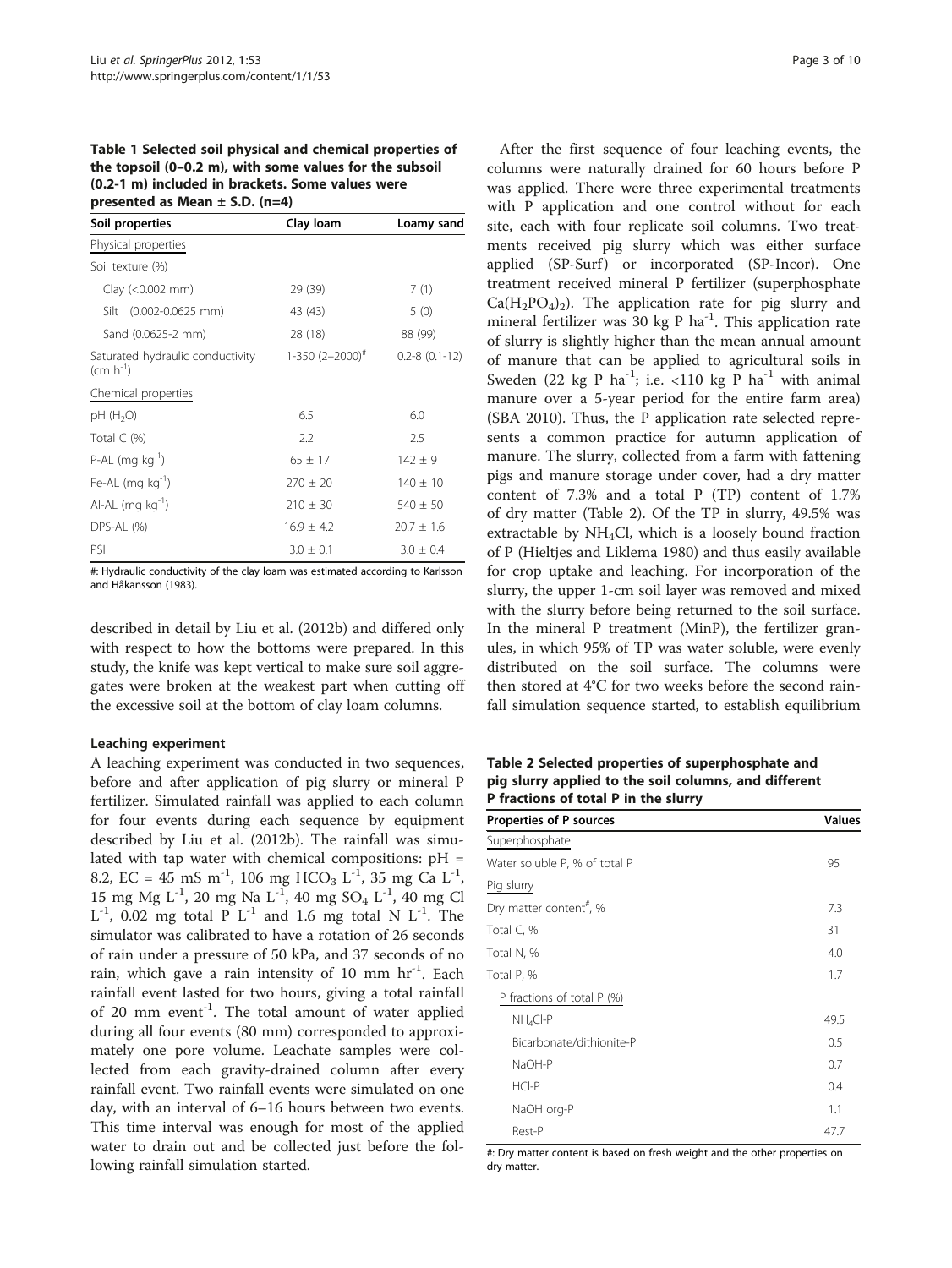between soil and incorporated slurry P. The four treatments are summarized in Table 3.

#### Analysis of soil, slurry and water samples

A soil sample, taken at 20-cm depth when preparing the bottom of each column, was dried, ground and sieved. Four samples from each site were randomly selected for chemical analysis. Phosphorus, Al, and Fe in the soil samples were extracted with the ammonium lactate method (Egnér et al. [1960\)](#page-8-0) and analyzed with Inductively Coupled Plasma (ICP) spectrometry (Perkin Elmer, Wellesley, MA) to determine the content of easily available elements (P-AL, Al-AL, and Fe-AL). The concentration of P was analyzed after centrifuging and filtering (0.2 μm) the extracts according to colorimetric methods issued by the International Standard Organization (ISO 15681–1 [2003\)](#page-8-0) and values were converted to mg  $kg<sup>-1</sup>$  soil by using measured dry bulk densities. The degree of P saturation (DPS-AL) value (%) was calculated as the ratio between P-AL and Fe-AL + Al-AL, expressed on a molar basis (Ulén [2006\)](#page-9-0). The PSI was analyzed according to Börling et al. [\(2001\)](#page-8-0) using the method of a single addition of 19.4 mmol  $P$  kg<sup>-1</sup> soil and being calculated as X/log C, where X is the amount of P sorbed by the soil (in mmol  $kg^{-1}$  soil) at equilibrium and C is the equilibrium P concentration in the solution  $(in \text{ mmol } L^{-1}).$ 

The content of TP in slurry and different fractions of P were determined by the Erken Laboratory, Uppsala University (Erken Laboratory [2012](#page-8-0)), and the data is presented in Table [2.](#page-2-0) The method used was based on the two methods developed for sediments by Hieltjes and Liklema [\(1980\)](#page-8-0) and Psenner ([1988](#page-8-0)).

Leachate from each column was collected and weighed in individual glass bottles after each simulated rainfall event. It was analyzed for TP and dissolved reactive P (DRP) according to the colorimetric methods issued by the International Standard Organization (ISO 15681– 1[2003](#page-8-0)). Total P concentrations were determined on unfiltered samples after oxidation and DRP on filtered samples  $(0.2 \mu m)$  without oxidation. The concentration

Table 3 A summary of the four experimental treatments in this study

| <b>Treatment</b> | Source of P           | <b>Application method</b>                    | <b>Applied total</b><br>$P$ (kg ha <sup>-1</sup> ) |
|------------------|-----------------------|----------------------------------------------|----------------------------------------------------|
| Control          |                       |                                              | $^{()}$                                            |
| SP-Surf          | Pig slurry            | Evenly applied on the<br>soil surface        | 30                                                 |
| SP-Incor         | Pig slurry            | Incorporated to the upper<br>1-cm soil layer | 30                                                 |
| MinP             | Mineral<br>fertilizer | Evenly applied on the<br>soil surface        | 30                                                 |

of other-P, which includes mainly particulate-P (PP), colloidal P and dissolved organic P (DOP), was defined as the difference between TP and DRP concentrations.

## Statistical analysis

The SAS program (Version 9.2) was used for statistical analysis. Differences in leachate amount and Logtransformed concentrations of various P forms and P leaching losses were analyzed with the Mixed Model for repeated measurements (Littell et al. [2006](#page-8-0)), where a "repeated" statement was used to realize the repeated irrigations on the same column. A significance level of  $\alpha$ =0.05 was used throughout this study, unless noted otherwise. Three of the clay loam columns were excluded in the analysis due to severe water ponding and no leachate collected (no infiltration), i.e. one replicate of the control treatment throughout the experiment, and one replicate of the MinP and SP-Incor treatment, respectively, during the rainfall events after P applications.

## **Results**

## Leachate, concentrations and leaching of P under baseline conditions

In general, the loamy sand had higher amounts of leachate and P leaching than the clay loam before P applications (Table [4\)](#page-4-0). With an input of 20 mm simulated rainfall at each event, on average,  $18.1 \pm 3.1$  mm leachate was collected from the columns of the loamy sand, and  $16.4 \pm 3.1$  mm from the clay loam. The difference was slightly significant ( $p = 0.03$ ). The concentrations of TP from the loamy sand columns  $(0.21 \pm 0.07 \text{ mg L}^{-1})$ were significantly higher than those from the clay loam  $(0.13 \pm 0.08 \text{ mg L}^{-1})$ . The leaching loads of TP followed the same trend as the concentrations. The difference was due to different concentrations of DRP in leachate from the two soils, since the other-P concentrations were nearly the same. DRP accounted for 67% of the concentrations of TP in leachate from the loamy sand, while only 38% from the clay loam.

## Leachate, concentrations and leaching of P after P applications

After P applications, an average of 17.4 ± 3.3 mm of leachate was collected from the clay loam and  $17.1 \pm$ 2.0 mm from the loamy sand after each irrigation event, without significant differences between treatments (Table [5](#page-4-0)). For most treatments of both soils, leachate amounts did not significantly differ from before application, with exception of the loamy sand SP-Incor treatment, which was significantly lower ( $p = 0.03$ ; Table [6\)](#page-5-0).

Overall, concentrations of P in the leachate and leaching loads of P from the clay loam significantly increased in all three treatments with either mineral P or pig slurry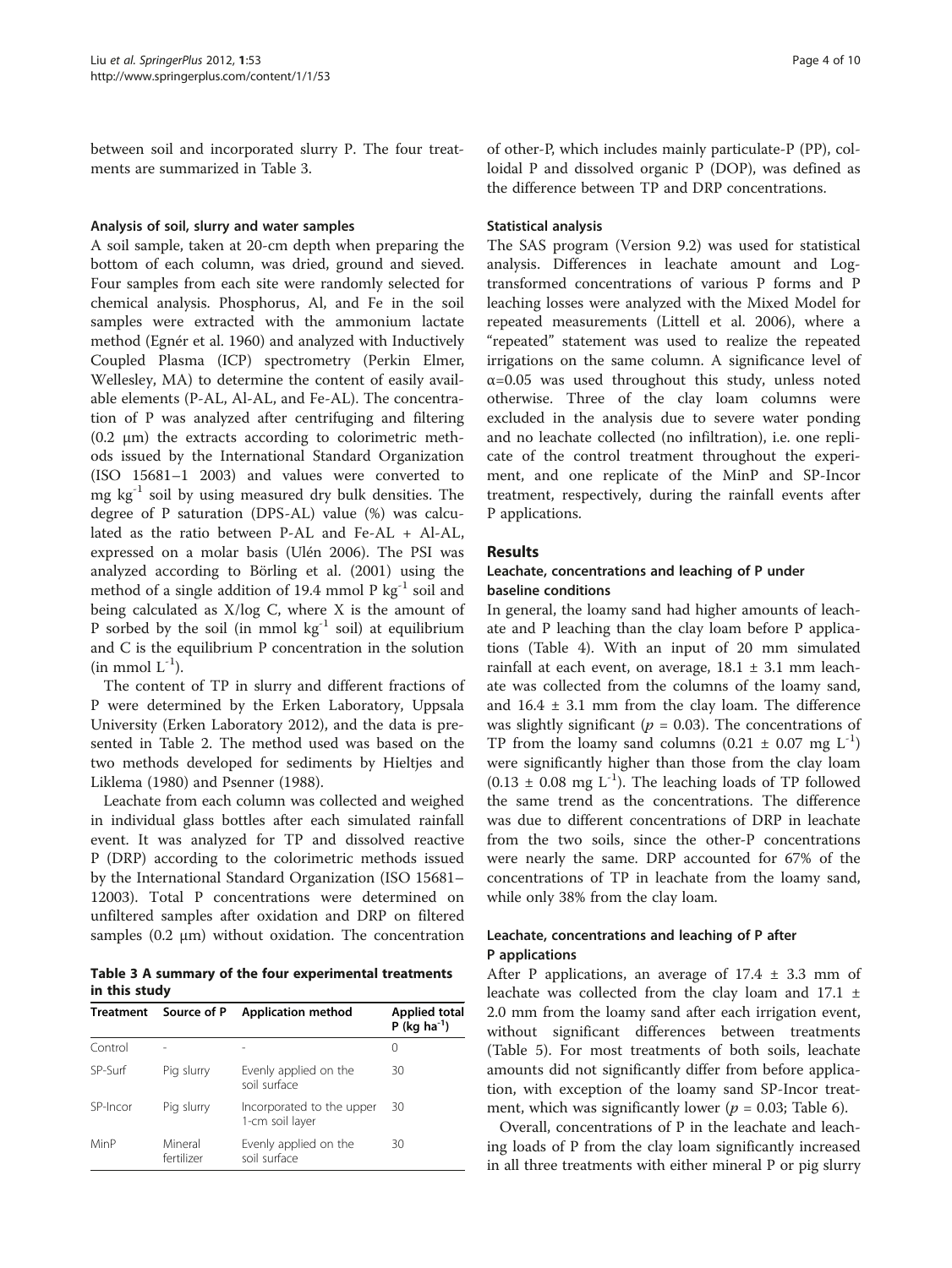| Soil       | Leachate mm | Total P            |                    |                           | <b>DRP</b>                | Other-P            |                     |
|------------|-------------|--------------------|--------------------|---------------------------|---------------------------|--------------------|---------------------|
|            |             | Conc., $mq L^{-1}$ | Load, kg $ha^{-1}$ | Conc., mg L <sup>-1</sup> | Load, kg ha <sup>-1</sup> | Conc., $mq L^{-1}$ | Load, kg ha $^{-1}$ |
| Clay Ioam  | 16.4 a      | 0.13a              | 0.020a             | 0.05a                     | 0.007a                    | 0.08a              | 0.013a              |
| Loamy sand | 18.1 b      | 0.21 b             | 0.038 <sub>b</sub> | 0.14 h                    | 0.026 b                   | 0.07a              | 0.013a              |

<span id="page-4-0"></span>Table 4 Mean values of leachate amounts, concentrations and leaching loads of different forms of P for the four leaching events before P applications

Small letters (a, b) indicate significant differences within each table column (α=0.05; n=15 for clay loam; n=16 for loamy sand).

compared with the control (Table 5) and to before P application (Table [6\)](#page-5-0). The concentrations were also significantly higher than those from the columns with loamy sand after P applications. Surface-applied pig slurry to the columns (SP-Surf) had a mean TP concentration of 2.76 mg  $L^{-1}$ , which was the highest among all the treatments. The next highest concentration was from the mineral P (MinP, 1.50 mg  $L^{-1}$ ) and then incorporation of pig slurry (SP-Incor, 1.39 mg  $L^{-1}$ ) treatments (Table 5). The latter two treatments had significantly lower concentrations of TP in the leachate compared with SP-Surf, but there was no significant difference between them. Moreover, the treatments with P applications had different fractionations of P in the leachate. The proportion of DRP of TP ranged from 46% in the SP-Incor treatment to 77% in the MinP treatment.

Concentrations of DRP followed the same trend as TP: SP-Surf > MinP > SP-Incor > control, but without a significant difference between SP-Surf and MinP. Concentrations of other-P showed a different trend. The MinP treatment had a significantly lower concentration of other-P than the two slurry treatments, with no significant difference between the latter two.

In contrast to what was observed for the clay loam, P applications of 30 kg ha<sup>-1</sup>, to the loamy sand columns did not increase P leaching (Table [6](#page-5-0)). No significant difference in P concentrations among treatments was observed except that the concentration of other-P in the SP-Incor treatment was higher than that in the MinP

treatment ( $p = 0.005$ ). Concentrations of TP and DRP in the leachate from the loamy sand columns which received pig slurry or mineral P were even lower than the control (not significant), due to a relatively higher baseline P leaching from the latter (Table 5). Also, soil test P was higher in the loamy sand than the clay loam. Decrease in the concentrations of P in the control treatment indicated the existence of a dilution effect due to the large water input.

## Dynamics of P leaching

Figure [1](#page-5-0) shows the concentrations of TP, DRP and other-P in each effluent sample from the two soils and four treatments. The concentrations of TP in each effluent sample from the clay loam columns increased dramatically after the columns received P compared with before application, which were low at each event with little variations. The concentrations of TP from the three treatments with P applications reached peaks of 3.65 mg  $L^{-1}$  during the first event (SP-Surf), and 2.24 mg  $L^{-1}$  (MinP) and 1.67 mg  $L^{-1}$  (SP-Incor) during the second event. Following this, concentrations decreased until the fourth event, with higher rates of decline in the treatments with surface-applied pig slurry or mineral P than the one with pig slurry being incorporated. Concentrations of TP, DRP and other-P in the SP-Surf treatment at each leaching event were higher than or equal to (only at one event, Figure [1c](#page-5-0)) those in MinP and SP-Incor treatments. The MinP treatment had

Table 5 Mean values of leachate amounts, concentrations and leaching loads of different forms of P for the four leaching events after slurry or mineral P application to the soil columns

| Soil       | <b>Treatment</b> | Leachate mm | <b>Total P</b>     |                    | <b>DRP</b>         |                    | Other-P            |                     |
|------------|------------------|-------------|--------------------|--------------------|--------------------|--------------------|--------------------|---------------------|
|            |                  |             | Conc., mg $L^{-1}$ | Load, kg $ha^{-1}$ | Conc., mg $L^{-1}$ | Load, kg $ha^{-1}$ | Conc., mg $L^{-1}$ | Load, kg ha $^{-1}$ |
| Clay loam  | Control          | 17.0a       | 0.15a              | 0.024a             | 0.02a              | 0.003a             | 0.13c              | 0.021 b             |
|            | SP-Surf          | 17.7a       | 2.76c              | 0.482c             | 1.77d              | $0.304$ d          | 0.99 e             | 0.178 d             |
|            | SP-Incor         | 17.5a       | 1.39 <sub>b</sub>  | 0.238 b            | 0.64c              | 0.110c             | 0.74e              | $0.128$ d           |
|            | MinP             | 17.5a       | 1.50 <sub>b</sub>  | 0.231 b            | $1.15$ cd          | 0.174 cd           | 0.35d              | 0.057c              |
| Loamy sand | Control          | 18.7a       | 0.23a              | 0.044a             | 0.17 <sub>b</sub>  | 0.032 b            | $0.06$ ab          | $0.011$ ab          |
|            | SP-Surf          | 17.9a       | 0.17a              | 0.031a             | 0.11 b             | 0.019 <sub>b</sub> | $0.07$ ab          | $0.012$ ab          |
|            | SP-Incor         | 15.7a       | 0.20a              | 0.032a             | 0.10 <sub>b</sub>  | 0.016 <sub>b</sub> | $0.11$ bc          | 0.016 b             |
|            | MinP             | 16.2a       | 0.18a              | 0.029a             | 0.13 <sub>b</sub>  | 0.021 h            | 0.05a              | 0.008a              |

Small letters (a, b, c, d, e) indicate significant differences within each table column (α=0.05; n=3 for the control, SP-Incor and MinP treatments of the clay loam, respectively; n=4 for all the other treatments).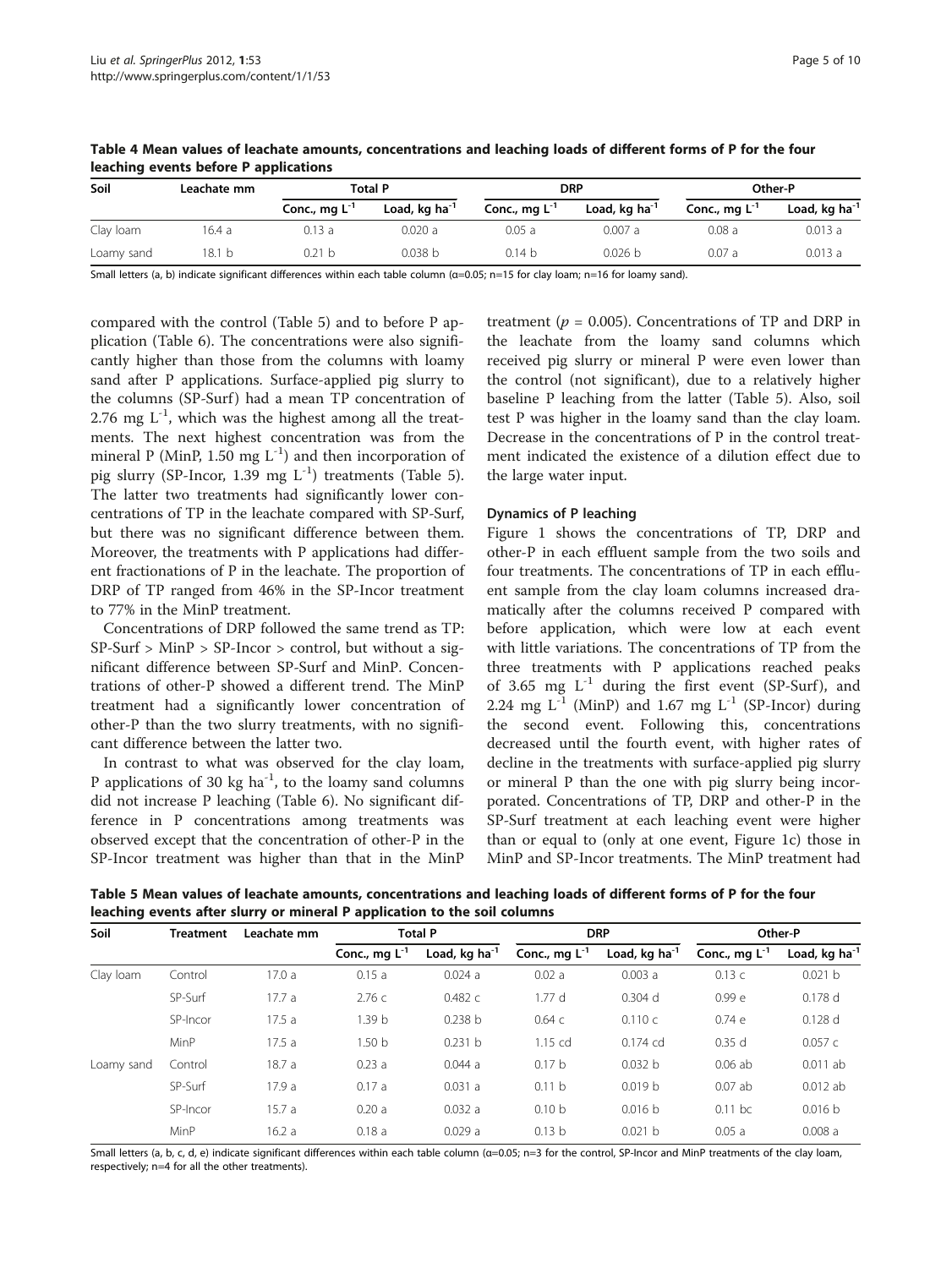| Soil       | <b>Treatment</b> | Leachate mm | <b>Total P</b>     |                           | <b>DRP</b>         |                    | Other-P            |                    |
|------------|------------------|-------------|--------------------|---------------------------|--------------------|--------------------|--------------------|--------------------|
|            |                  |             | Conc., mg $L^{-1}$ | Load, kg ha <sup>-1</sup> | Conc., mg $L^{-1}$ | Load, kg $ha^{-1}$ | Conc., mg $L^{-1}$ | Load, kg $ha^{-1}$ |
| Clay loam  | Control          | 0.2         | 0.00               | $-0.001$                  | $-0.01$            | $-0.002$           | 0.01               | 0.002              |
|            | SP-Surf          | 0.4         | $2.65***$          | $0.461***$                | $1.74***$          | $0.298***$         | $0.91***$          | $0.163***$         |
|            | SP-Incor         | 1.6         | $.23***$           | $0.214***$                | $0.56***$          | $0.096***$         | $0.68***$          | $0.118***$         |
|            | MinP             | 2.1         | $1.42***$          | $0.219***$                | $1.13***$          | $0.171***$         | $0.29***$          | $0.048***$         |
| Loamy sand | Control          | 1.2         | $-0.04$            | $-0.004$                  | $-0.02$            | $-0.001$           | $-0.02$            | $-0.003$           |
|            | SP-Surf          | 0.7         | $-0.03$            | $-0.004$                  | $-0.03$            | $-0.004$           | 0.00               | $0.001*$           |
|            | SP-Incor         | $-3.5*$     | 0.03               | $-0.002$                  | $-0.01$            | $-0.006$           | 0.04               | $0.004*$           |
|            | MinP             | $-2.3$      | $-0.02$            | $-0.009$                  | 0.00               | $-0.004$           | $-0.02$            | $-0.005$           |

<span id="page-5-0"></span>

| Table 6 Increase in leachate amounts, concentrations and leaching loads of different forms of P after slurry or mineral |  |
|-------------------------------------------------------------------------------------------------------------------------|--|
| P application to the soil columns                                                                                       |  |

Symbol (\*) indicate significant differences between values after P application and before (\*: α=0.05; \*\*\*: α=0.001; n=3 for the control of the clay loam throughout the experiment, and for the SP-Incor and MinP treatments of the clay loam after the laboratory P application, respectively; n=4 for all the other treatments).



clay loam after the laboratory P application, respectively; n=4 for all the other treatments). a. Total P for the clay loam; b. Total P for the loamy sand; c. DRP for the clay loam; d. DRP for the loamy sand; e. Other-P for the clay loam; and f. Other-P for the loamy sand (Note that the scales of Y-axis differed with soils).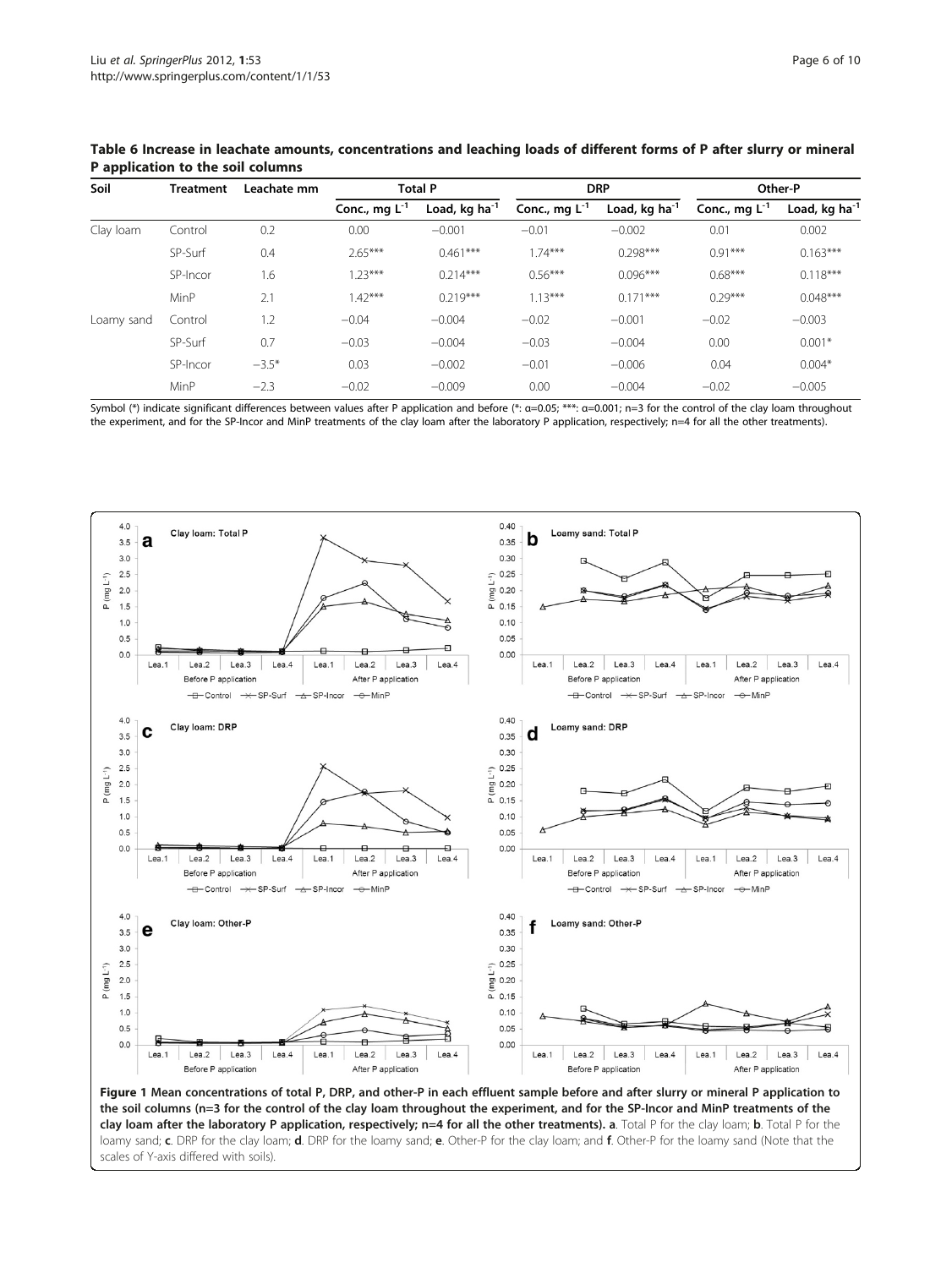higher concentrations of TP than the SP-Incor treatment during the first two leaching events, and lower during the last two, but with overall similar concentrations. The MinP treatment had higher or equal concentrations of DRP compared to the SP-Incor treatment at each event; while this was opposite for other-P.

Concentrations of TP, DRP and other-P from the columns with loamy sand were generally low for each event during the study, without significant increase after P applications to the columns. The SP-Incor treatment had the highest concentration of other-P at the first event, which was probably mainly PP created by disturbance of the soil surface when incorporating the slurry.

## **Discussion**

The overall good evenness of leachate amounts from the different treatments after applications of P enabled a relevant comparison between concentrations and leaching loads of P in the different treatments. One exception was the SP-Incor treatment of the loamy sand which had a slightly lower amount of leachate than the other treatments. Irrigation with tap water that had higher amounts of basic cations and ionic strength than natural rain water might have resulted in less transport of DRP (Jensen et al., [1998;](#page-8-0) Schärer et al. [2006](#page-8-0)) and colloidal P (Kaplan et al. [1996;](#page-8-0) Kretzschmar et al. [1999](#page-8-0)) than under field conditions. However, this was not likely to substantially affect relative comparisons between the soils and between the treatments in this study.

The differences in soil properties are the main reasons for different behaviors of P leaching from the two soils and responses to applications of P. A significantly higher baseline leaching of TP from the loamy sand than that from the clay loam was attributed to a higher soil P-AL value, in combination with a higher active flow volume, which is negatively correlated with clay content (Glæsner et al. [2011\)](#page-8-0). The concentrations of TP in leachate from the loamy sand were well comparable with those reported by Siemens et al. [\(2008\)](#page-9-0) on a soil with similar texture and dispersible P of 4.1 mg  $kg^{-1}$ . However, the concentrations from both soils were low compared with those from a soil located nearby the field where the soil columns used in this study were collected, with similar texture but with a high soil P status (P-AL: 220–280 mg  $kg^{-1}$ ) (Liu et al. [2012b\)](#page-8-0).

High P sorption capacity of the loamy sand and good contact between water and soil matrix are critical for the retention of P, which was very clear from the results of this study. There was no increase in P leaching from the columns after applications of P with slurry or mineral P, despite the fact that 80 mm water was added which was approximately equivalent to one pore volume. For the loamy sand, sorption of P by the soil matrix during water percolation alone managed to play a crucial role in

retention of P. This sorption was effective enough and therefore overshadowed the effect of additional sorption of P by incorporation, which did not show any differences in TP leaching compared with when P was surface-applied. Application of P at a moderate rate, i.e. 30 kg ha<sup>-1</sup> in this study, did not seem to be a problem in elevating concentrations of P in drainage from the sandy soil. This is consistent with the findings in a lysimeter study by Sørensen and Rubæk [\(2012\)](#page-9-0) who did not observe detectable P leaching from a loamy sand and sandy loam to which solid pig manure was incorporated in autumn, due to sufficient P sorption capacity and absence of macropore flow. Moreover, 15 years measurements of drainage from field plots did not show any effect of yearly applications of manure on P leaching from a sandy soil, due to the high P sorption capacity of the subsoil (Liu et al. [2012a\)](#page-8-0). However, potential P leaching may greatly increase when the soil has a low sorption capacity (Weaver and Ritchie [1994;](#page-9-0) Elliott et al. [2002](#page-8-0)), a high added P surplus, which exists in many areas with intensive livestock production around the world (OECD [2008\)](#page-8-0), or a high degree of saturation with P after long-term supply with animal manure (Liu et al. [2012b](#page-8-0)). In addition, incidental losses of P occurring during rainfall instantly after P application, which is not uncommon, should be considered (Withers et al. [2003](#page-9-0)). Therefore, large P inputs to every soil may always constitute some risk of P losses. In the long-term, balanced P input with harvested biomass will be the best management practice to maintain soil fertility without increasing the risk of P losses.

This study confirmed that soil P status and P sorption capacity must be combined with information about P transport pathways to assess the risk of P leaching. Even though the clay loam had a high P sorption capacity, which was similar to the loamy sand, P leaching significantly increased after application of P. Phosphorus transport pathways were not explicitly studied here, but previous studies have shown the presence of macropore flow and a much lower active pore volume in clay and loam soils compared to sandy soils (Bergström and Shirmohammadi [1999](#page-8-0); Glæsner et al. [2011](#page-8-0)). We believe that the increase in P leaching after P applications was most likely due to macropore flow through the soil. The columns were collected in autumn before plowing, i.e. before root and earthworm channels were destroyed, and water flow via macropores was therefore likely to occur. Incorporation of slurry to the clay loam significantly reduced P leaching compared to surface-application. Concentrations of TP were reduced by 50%, with a major reduction of DRP by, on average, 64%. The reduction of P concentrations was probably due to two things: incorporation of slurry allowed sorption of labile P in the slurry to the soil matrix to occur and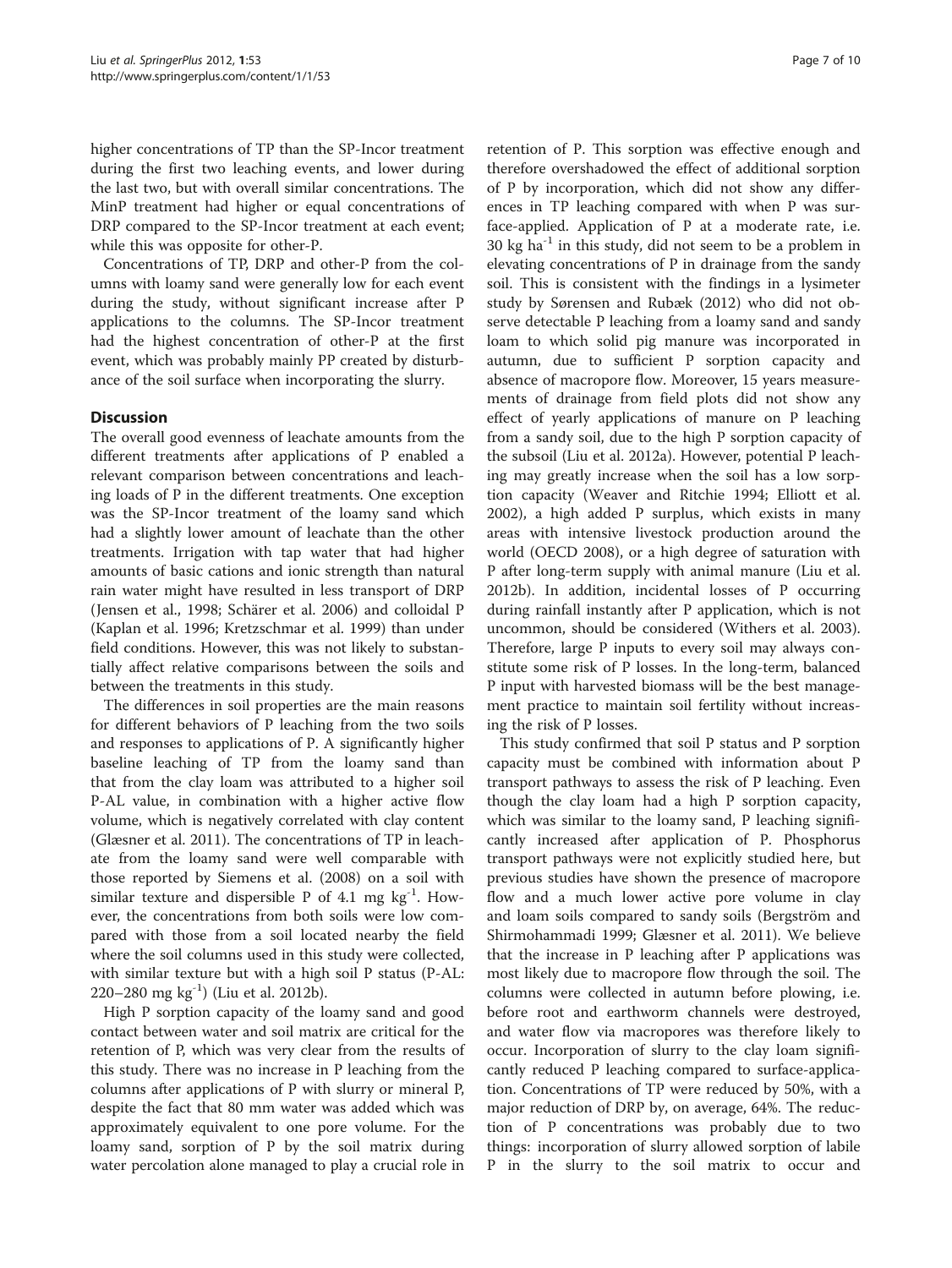simultaneously broke the continuity of macropores through which various forms of P may be transported rapidly. Other studies have also reported that mixing P with the topsoil, or injecting slurry to the soil, efficiently reduced potential of P losses by leaching (Djodjic et al. [2002;](#page-8-0) Glæsner et al. [2011\)](#page-8-0) and also in surface runoff (Kleinman et al. [2002](#page-8-0); Uusi-Kämppä and Heinonen-Tanski [2008](#page-9-0)). The reduction of TP leaching losses increases with increasing disruption of macropores (Geohring et al. [2001\)](#page-8-0). However, DRP leaching in the SP-Incor treatment was still significantly higher than that in the control. In addition, incorporation of slurry had limited efficacy in reducing leaching of other-P, which did not significantly differ from surface application of slurry. For field conditions, where the slurry would be incorporated to a depth of 10 or 15 cm, retention of P in soil would probably increase. However, the slurry can never be mixed with the soil as thoroughly as in the laboratory, incorporation of slurry to soil under wet conditions would probably still constitute moderate to high risk for P leaching.

Even though the slurry had much lower labile P content  $(50\% \quad NH_4Cl$ -extractable) than superphosphate (> 95% water soluble), surface-applied slurry resulted in DRP concentrations that were 50% (not significant) and other-P concentrations that were 180% (significant) higher than the mineral P application for the clay loam. A similar finding, that higher P leached from application of liquid manure than from mineral fertilizers, was shown in a previous column study where a high rate of P (166 kg ha<sup>-1</sup>) was applied on a fine sandy loam (Tarkalson and Leytem [2009\)](#page-9-0). One explanation could be that organic acids and other organic materials in the manure can increase the mobility of P in soil by competing with P for sorption sties and increasing solubilization of P compounds (Bolan et al. [1994;](#page-8-0) Eghball et al. [1996](#page-8-0)). However, Borggaard et al. [\(2005](#page-8-0)) demonstrated that sorption of P to Fe and Al oxides is much stronger than to the organic acids such as humic and fulvic acids. Therefore, the high concentrations of P, especially other-P (colloidal P, DOP and PP), observed after application of slurry were probably mainly derived from the slurry.

Incorporation of slurry in the clay loam caused the same magnitude of TP leaching as the mineral P application, but with different forms of P dominating in the leachate. Even though thorough mixing of slurry in the upper soil substantially reduced DRP concentrations in the leachate, the concentration of other-P forms remained significantly higher than that by surface application of mineral P. The difference of other-P in the two treatments was probably due to the same reasons as explained before. It is difficult to explain why the mineral P application to the clay loam significantly increased concentrations of other-P in the leachate compared to before application. The most probable reason is that soluble P bound to particles or colloids

during transport through the soil profile or even during storage of water samples in the laboratory. Sharpley et al. ([1981](#page-8-0)) reported that soluble P sorbs to soil materials during transport in runoff at both watershed and laboratory scales. Although this was observed in runoff, the explanation probably also applies to P transport through the profile of the clay loam in the present study, where internal erosion via macropore flow may occur (Øygarden et al. [1997](#page-8-0)). Sorption of soluble P to the soil colloids may in turn enhance transport of colloidal P due to a reduction of the surface charge of the soil colloids (Ilg et al. [2008](#page-8-0)).

## **Conclusions**

The main objective of this study was to make a risk assessment of P leaching associated with P applications for two different soil types. We examined a scenario with application of manure before intensive irrigations approximately corresponding to one pore volume. The results stressed the importance of considering soil texture and structure, and water flow characteristics in addition to information about soil P status and P sorption capacity of the soil to identify high and low risk areas for P losses. We conclude that a sandy soil with low P saturation can be considered as a low risk soil and that slurry application at a rate approximately in balance with P removal with harvested biomass do not pose a major risk of P leaching, even under relatively wet conditions. For the structured clay loam, with apparent fast water flow pathways through macropores, the risk of P leaching was significant after P application. When slurry was mixed into the soil, TP leaching was reduced by 50% and DRP by 64%. However, application of slurry or mineral P before intensive irrigation constituted an increased risk of P leaching from the clay loam soil, irrespective of application methods. Thus, structured soils like the one included in this study should be considered as high risk soils and applications of P on bare soils during wet periods, e.g. in autumn, should be followed by incorporation. To minimize P leaching losses from a clay soil associated with manure application, other management practices besides incorporation of manure to the soil should be used. This indicates avoiding applications during the autumn period in cold and wet regions, and adopting improved tillage and/or cropping systems which may reduce P leaching via macropore flow pathways.

#### Abbreviations

AL: Extraction with ammonium lactate; DOP: Dissolved organic P; DPS: Degree of P saturation; DRP: Dissolved reactive P; ICP: Inductively Coupled Plasma; ISO: International Standard Organization; MinP: Mineral P; PP: Particulate-P; PSI: P sorption index; SP-Surf: Pig slurry surface applied; SP-Incor: Pig slurry incorporated; TP: Total P.

#### Competing interests

The authors declare that they have no competing interests.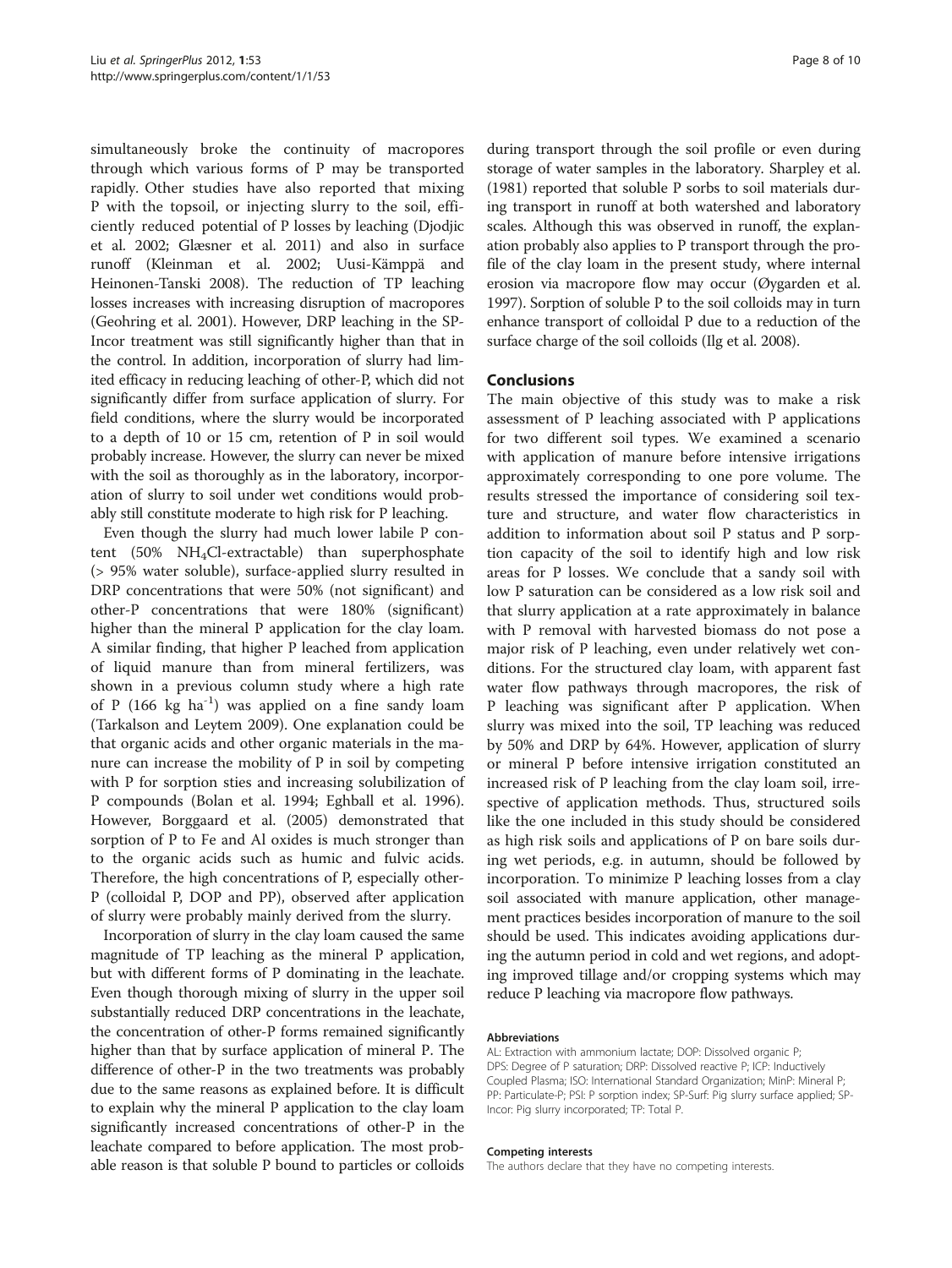#### <span id="page-8-0"></span>Authors' contributions

JL and HA designed and carried out the experiments and drafted the manuscript. In addition, JL performed the statistical analysis. LB and AS contributed to interpretation of the data and to improvement of the manuscript. All authors read and approved the final manuscript.

#### Authors' information

Mr. JL is a PhD candidate, Dr. HA is an associate professor, and Dr. LB is a professor and division head, all at the Division of Biogeophysics and Water Quality Management, Department of Soil and Environment, Swedish University of Agricultural Sciences, Uppsala, Sweden. Dr. AS is a professor at Department of Crop, Soil and Environmental Sciences, University of Arkansas, Fayetteville, Arkansas, United States.

#### Acknowledgements

This study was funded by the Swedish Farmers Foundation for Agricultural Research (SLF) to which we express our sincere thanks.

#### Author details

<sup>1</sup>Department of Soil and Environment, Swedish University of Agricultural Sciences, Box 7014, 75651, Uppsala, Sweden. <sup>2</sup>Department of Crop, Soil and Environmental Sciences, University of Arkansas, FayettevilleArkansas 72701, USA.

#### Received: 31 July 2012 Accepted: 19 November 2012 Published: 28 November 2012

#### References

- Aronsson H, Stenberg M, Ulén B (2011) Leaching of N, P and glyphosate from two soils after herbicide treatment and incorporation of a ryegrass catch crop. Soil Use Manage 27:54–68
- Bergström LF, Shirmohammadi A (1999) Areal extent of preferential flow with profile depth in sand and clay monoliths. J Soil Contam 8(6):637–651
- Boesch D, Hecky R, O'Melia C, Schindler D, Seitzinger S (2006) Eutrophication of the Swedish Seas. Swedish Environmental Protection Agency Report, Stockholm, Sweden, pp 5509–5568
- Bolan NS, Naidu R, Mahimairaja S, Baskaran S (1994) Influence of low-molecular-weight organic acids on the solubilization of phosphates. Biol Fertil Soils 18:311–319
- Borggaard OK, Raben-Lange B, Gimsing AL, Strobel BW (2005) Influence of humic substances on phosphate adsorption by aluminium and iron oxides. Geoderma 127:270–279
- Börling K, Ottabong E, Barberis E (2001) Phosphorus sorption in relation to soil properties in some cultivated Swedish soils. Nutr Cycl Agroecosyst 59:39–46
- Börling K, Ottabong E, Barberis E (2004) Soil variables for predicting phosphorus release in Swedish noncalcareous soils. J Environ Qual 33:99–106
- Culley JLB, Bolton EF, Bernyk V (1983) Suspended solids and phosphorus loads from a clay soil: I. Plot studies J Environ Qual 12(4):493–498
- De Jonge LW, Moldrup P, Rubæk GH, Schelde K, Djurhuus J (2004) Particle leaching and particle-facilitated transport of phosphorus at field scale. Vadose Zone J 3:462–470
- Djodjic F, Bergström L, Ulén B (2002) Phosphorus losses from a structured clay soil in relation to tillage practices. Soil Use Manage 18:79–83
- Djodjic F, Börling K, Bergström L (2004) Phosphorus leaching in relation to soil type and soil phosphorus content. J Environ Qual 33:678–684
- Djodjic F, Ulén B, Bergström L (2000) Temporal and spatial variations of phosphorus losses and drainage in a structured clay soil. Water Res 34:1687–1695
- Eghball B, Binford GD, Baltensperger DD (1996) Phosphorus movement and adsorption in a soil receiving long-term manure and fertilizer application. J Environ Qual 25:1339–1343
- Egnér H, Riehm H, Domingo WR (1960) Untersuchungen über die chemische Bodenanalyse als Grundlage für die Beurteilung des Nährstoffzustandes der Boden, 26th edn. II Chemische Extraktionsmethoden zur Phosphor- und Kaliumbestimmung. Kunlinga Landboukshogskolans Annaler, German, pp 199–215
- Elliott HA, O'Connor GA, Brinton S (2002) Phosphorus leaching from biosolids-amended sandy soils. J Environ Qual 31:681–689
- Erken Laboratory (2012) Sediment analyses. Uppsala University, Uppsala, Sweden. Swedish,<http://www.ebc.uu.se/Research/IEG/erken/Analystjanster/Sedimentkemi/>
- Geohring LD, McHugh OV, Walter MT, Steenhuis TS, Akhtar MS, Walter MF (2001) Phosphorus transport into subsurface drains by macropores after manure applications: Implications for best manure management practices. Soil Sci 166(12):896–909
- Glæsner N, Kjaergaard C, Rubæk GH, Magid J (2011) Interactions between soil texture and placement of dairy slurry application: II, Leaching of phosphorus
- forms. J Environ Qual 40:344–351 Heckrath G, Brookes PC, Poulton PR, Goulding KWT (1995) Phosphorus leaching from soils containing different phosphorus concentrations in the Broadbalk experiment. J Environ Qual 24:904–910
- Heckrath G, Bechmann M, Ekholm P, Ulén B, Djodjic F, Andersen HE (2008) Review of indexing tools for identifying high risk areas of phosphorus loss in Nordic catchments. J Hydrol 349:68–87
- Hieltjes AMH, Liklema L (1980) Fractionation of inorganic phosphates in calcareous sediments. J Environ Qual 9:405–407
- Hooda PS, Rendell AR, Edwards AC, Withers PJA, Aitken MN, Truesdale VW (2000) Relating soil phosphorus indices to potential phosphorus release to water. J Environ Qual 29:1166–1171
- Ilg K, Dominik P, Kaupenjohann M, Siemens J (2008) Phosphorus-induced mobilization of colloids: model systems and soils. Eur J Soil Sci 59:233–246
- ISO 15681–1 (2003) Water quality Determination of phosphate and total phosphorus by flow analysis (CFA and FIA), Part 1: Method by flow injection analysis (FIA). International Standard Organization, Geneva, Switzerland
- Jarvis NJ (2007) A review of non-equilibrium water flow and solute transport in soil macropores: principles, controlling factors and consequences for water quality. Eur J Soil Sci 58:523–546
- Jensen MB, Hansen HCB, Hansen S, Jørgensen PR, Magid J, Nielsen NE (1998) Phosphate and tritium transport through undisturbed subsoil as affected by ionic strength. J Environ Qual 27:139–145
- Johansson RC, Randall JR (2003) Incorporating economics into the phosphorus index: an application to US watersheds. J Soil Water Conserv 58(5):224–231
- Kaplan DI, Sumner ME, Bertsch PM, Adriano DC (1996) Chemical conditions conducive to the release of mobile colloids from Ultisol profiles. Soil Sci Soc Am J 60(1):269–274
- Karlsson I, Håkansson A (1983) Studies of soil profiles of Swedish arable soils. Report 133. In: Division of Agricultural Hydrotechnics, Department of Soil Sciences. Swedish University of Agricultural Sciences, Swedish
- Kleinman PJA, Sharpley AN, Moyer BG, Elwinger GF (2002) Effect of mineral and manure phosphorus sources on runoff phosphorus. J Environ Qual 31:2026–2033
- Kretzschmar R, Borkovec M, Grolimund D, Elimelech M (1999) Mobile subsurface colloids and their role in contaminant transport. Adv Agron 66:121–193
- Littell RC, Milliken GA, Stroup WW, Wolfinger RD, Schabenberger O (2006) SAS for Mixed Models, 2nd edn. SAS Institute Inc, Cary, NC
- Liu J, Aronsson H, Blombäck K, Persson K, Bergström L (2012a) Long-term measurements and model simulations of phosphorus leaching from a manured sandy soil. J Soil Water Conserv 67(2):101–110
- Liu J, Aronsson H, Ulén B, Bergström L (2012b) Potential phosphorus leaching from sandy topsoils with different fertilizer histories before and after application of pig slurry. Soil Use Manage. doi:[10.1111/j.1475-2743.2012.00442.x](http://dx.doi.org/10.1111/j.1475-2743.2012.00442.x)

OECD (2008) Environmental performance of agriculture since 1990: main report. Organization for Economic Co-operation, Paris, France, [http://stats.oecd.org/](http://stats.oecd.org/viewhtml.aspx?queryname=516&querytype-view) [viewhtml.aspx?queryname=516&querytype-view](http://stats.oecd.org/viewhtml.aspx?queryname=516&querytype-view). Accessed 23 April 2012

- Øygarden L, Kværner J, Jenssen PD (1997) Soil erosion via preferential flow to drainage systems in clay soils. Geoderma 76:65–86
- Psenner R (1988) Fractionation of phosphorus in suspended matter and sediment. Ergebnisse der Limnologie 30:98–113
- SBA (2010) Föreskrifter om ändring i Statens jordbruksverks föreskrifter och allmänna råd (SJVFS 2004:62) om miljöhänsyn i jordbruket vad avser växtnäring. Swedish Board of Agriculture, Jönköping, Sweden, Swedish, SJVFS, p 55
- Schärer M, Vollmer T, Frossard E, Stamm C, Flühler H, Sinaj S (2006) Effect of water composition on phosphorus concentration in runoff and water-soluble phosphate in two grassland soils. Eur J Soil Sci 57:228–234
- Schelde K, de Jonge LW, Kjaergaard C, Laegdsmand M, Rubæk GH (2006) Effects of manure application and plowing on transport of colloids and phosphorus to tile drains. Vadose Zone J 5:445–458
- Sharpley AN, Kleinman PJA, Weld J (2004) Assessment of best management practices to minimize the runoff of manure-borne phosphorus in the United States. New Zeal J Agr Res 47:461–477
- Sharpley AN, Menzel RG, Smith SJ, Rhoades ED, Olness AE (1981) The sorption of soluble phosphorus by soil material during transport in runoff from cropped and grassed watersheds. J Environ Qual 10:211–215
- Sharpley AN, Weld JL, Beegle DB, Kleinman PJA, Gburek WJ, Moore PA, Mullins G (2003) Development of phosphorus indices for nutrient management planning strategies in the United States. J Soil Water Conserv 58(3):137–152